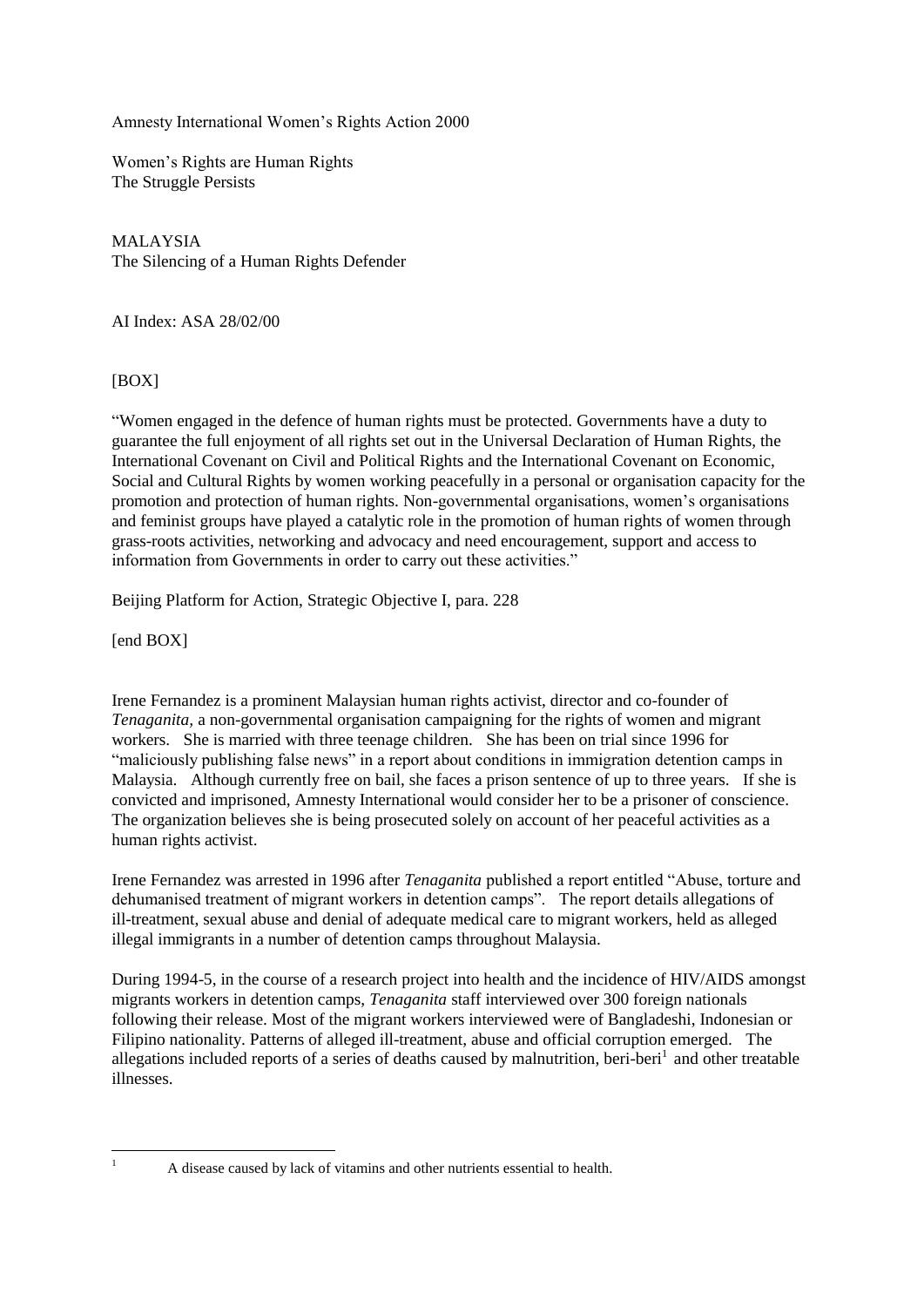In August 1995 *Tenaganita* issued its report and called on the authorities to open the detention camps for inspection and to set up an independent Commission of Inquiry to investigate the various allegations that had emerged. In September that year the Deputy Minister of Home Affairs stated that 42 deaths due to "natural causes" had occurred in the detention camps and announced the appointment of an independent Visitors' Panel to study conditions in the camps. The Panel's findings have never been made public. In the same month a senior Police Field Force officer filed a complaint of criminal defamation against Irene Fernandez, and she and other *Tenaganita* volunteers involved in the research were repeatedly called in for questioning at police headquarters. In addition, Irene Fernandez's lawyers were subjected to police questioning about witnesses related to the case, in violation of international standards of fair trial.

Seven months after the publication of the report Irene Fernandez was arrested and charged under Section 8A(1) of the Printing Presses and Publications Act. This legislation makes it an offence to maliciously publish "false news". Malice was defined by whether or not the accused took "reasonable measures" to verify the truth of the news.

Amnesty International remains concerned at threats by the authorities to use the Printing Presses and Publications Act to silence public discussion of other issues of legitimate concern. Since Irene Fernandez was charged, there are known to have been three other instances in which NGOs criticizing police conduct have been threatened with prosecution under Section 8A(1) of the Printing Presses and Publications Act.

The trial of Irene Fernandez - the longest running in Malaysia's legal history - may continue for at least two more years. It has been debilitating in terms of the time, energy and resources required both from Irene and the human rights lawyers who defend her. Although free on bail, she must appear in court for every hearing and so far has had to make well over 150 court appearances. Not only has her health suffered, but the work entailed in attending and preparing for numerous court appearances has prevented *Tenaganita* from devoting time to the advocacy work they provide for migrant and other workers.

Amnesty International has long-standing concerns about conditions in the immigration detention camps and has repeatedly called on the Malaysian authorities to allow access for independent monitors. The organization is gravely concerned that instead of conducting a full, public inquiry into the conditions in the camps, the authorities chose to prosecute the human rights defender doing something about those conditions, Irene Fernandez.

TAKE ACTION!

Please write:

- urging that all charges against Irene Fernandez be dropped;

- expressing concern that she has been charged solely on account of her peaceful exercise of the right to freedom of expression;

- noting that Article 6 (b) of the UN Declaration on Human Rights Defenders, adopted by the UN General Assembly in December 1998, states that everyone has the right to publish views, information and knowledge of all human rights and fundamental freedoms;

- calling for the amendment of the Printing Presses and Publications Act to ensure that it cannot be used to penalize those who peacefully express their opinions;